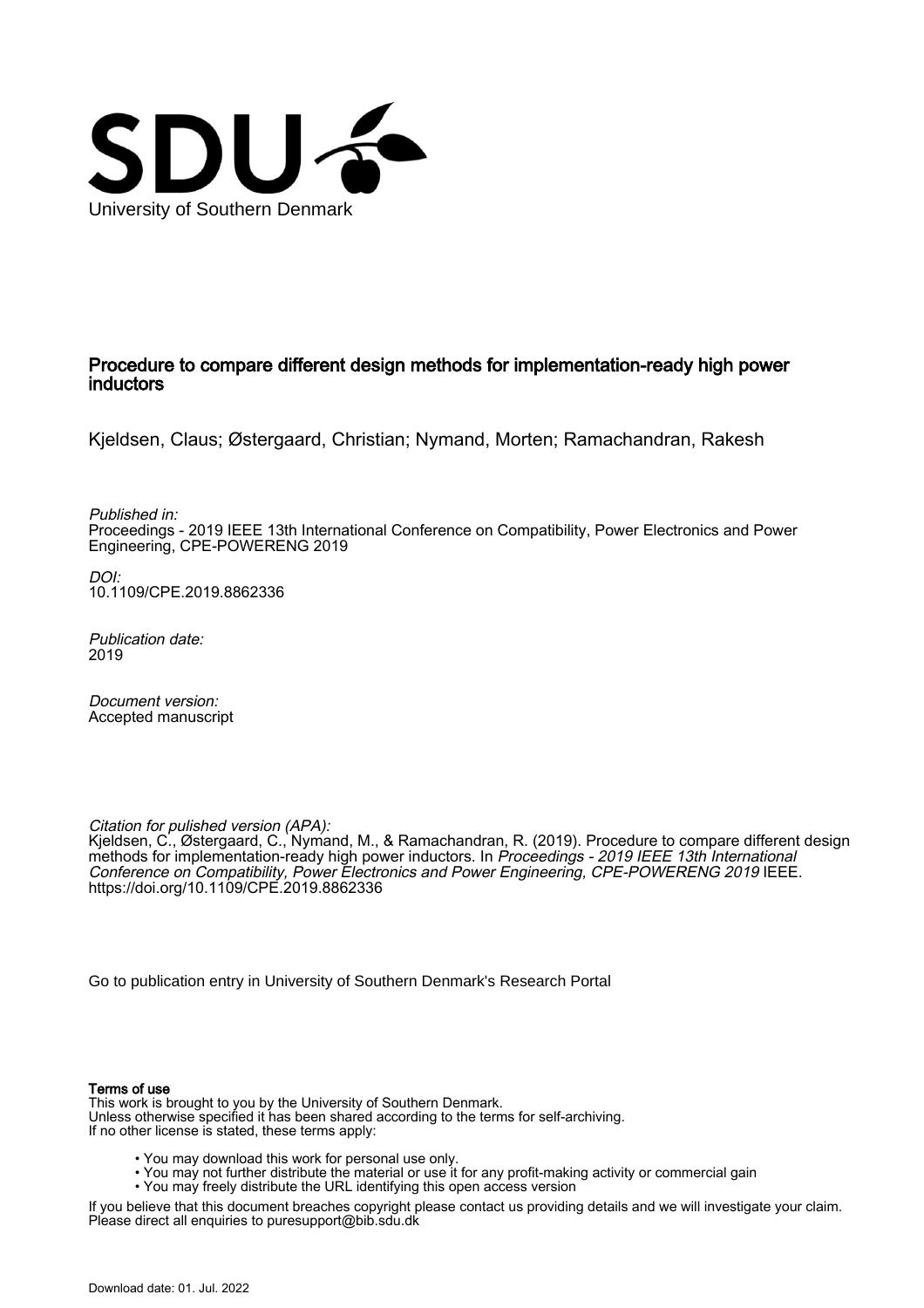# Procedure to compare different design methods for implementation-ready high power inductors

Claus Kjeldsen<sup>∗</sup> , Christian Østergaard<sup>∗</sup> , Morten Nymand<sup>∗</sup> and Rakesh Ramachandran<sup>∗</sup>

<sup>∗</sup>The Mads-Clausen Institute

University of Southern Denmark Campusvej 55, 5230 Odense, Denmark

*Abstract*—In order to realize efficienct high power inductors with high power density, different design methods should be compared. This paper proposes a design procedure where different design methods are compared to find appropriate inductor designs for any given specification. Three design methods are compared in a 10kW and 20kW scenario. The three design methods differ in the choice of core material and winding type. The two chosen core types are ferrite cores and powder cores, and the two chosen winding types are copper foil and PCB. In the two scenarios, the design method that obtains the largest power density for the same efficiency, are when ferrite cores and PCB windings are utilized. In the 10kW scenario, up to 32% increase in power density is achieved for the same effiency when using the best design method compared with the second best. In the 20kW scenario, up to 38% increase in power density is achieved for the same effiency. Two inductor solutions are presented using ferrite core and PCB, and both have half-power efficiencies of approximately 99.9% at the inductor worst case operation point.

*Index Terms*—Inductor design, pareto analysis, dc-dc converter, planar inductor, planar magnetics, pcb windings, foil windings.

#### I. INTRODUCTION

Inductors are an essential component in any switched-mode power supply (SMPS) topology. Inductors are typically one of the most bulky components in SMPS [1], [2]. Therefore, to have a SMPS with high power density and high efficiency, optimized inductors are a necessity. This is especially true for large output power applications, where the magnetic components dominate the size of the entire SMPS [3].

There are many type of inductors, some operate only in the ac domain like ac/dc converters [4], while others have an influence of dc bias like in dc/dc converters [5]. An optimal inductor design changes drastically depending on the application. A tool is therefore needed to quickly examine the various design methods and find the most optimal for the given specification. To investigate the potential of an inductor design method for a given specification, pareto analysis is a useful tool [6], [7], [8]. The problem with a true pareto analysis is that it usually utilizes assumptions, weighing factors, non-existing components, etc. to investigate the potential of a given design method. Often physical restrictions that are placed on real inductors are ignored in pareto analysis. These include e.g. not being able to lay the

windings in the theoretically chosen winding configuration, or not having a specific magnetic core size and shape. The type of pareto analysis that excludes these physical restrictions are therefore theoretical and not implementation-ready designs.

This paper introduces a design procedure to compare different design methods for power inductors. It is chosen to only compare inductors under the influence of dc bias, meaning inductors suited for dc/dc converters and applications alike. The design procedure is presented in section II. Three design methods are presented in section III, and the loss model used in the design methods are presented in section IV. In section V, the design methods are used to design several inductors and plot them with their half-power efficiency as a function of power density. The design methods are afterwards compared with one-another. The paper is concluded in section VI.

#### II. DESIGN PROCEDURE FOR INDUCTORS WITH DC BIAS

The inductor design procedure that is presented in this section, is made for inductors with dc bias and are placed in dc/dc converter buck topologies. The inductor is placed in the output filter of dc/dc converter buck topologies, making the output filter a LC circuit as illustrated on Fig. 1. It should be noted that the design procedure is not limited to only include buck-topology inductors with dc bias, but it is chosen only to present those in this paper.

The proposed inductor design procedure are shown on Fig. 2. The flowchart of Fig. 2a is an illustration of the top level of the program (henceforth called the master program). In the flowchart, the *Specification requirements* are all the data related to the application, in which the inductor are intended to operate, e.g. output voltage, frequency, duty cycle



Fig. 1. LC output filter of a buck topology dc/dc converter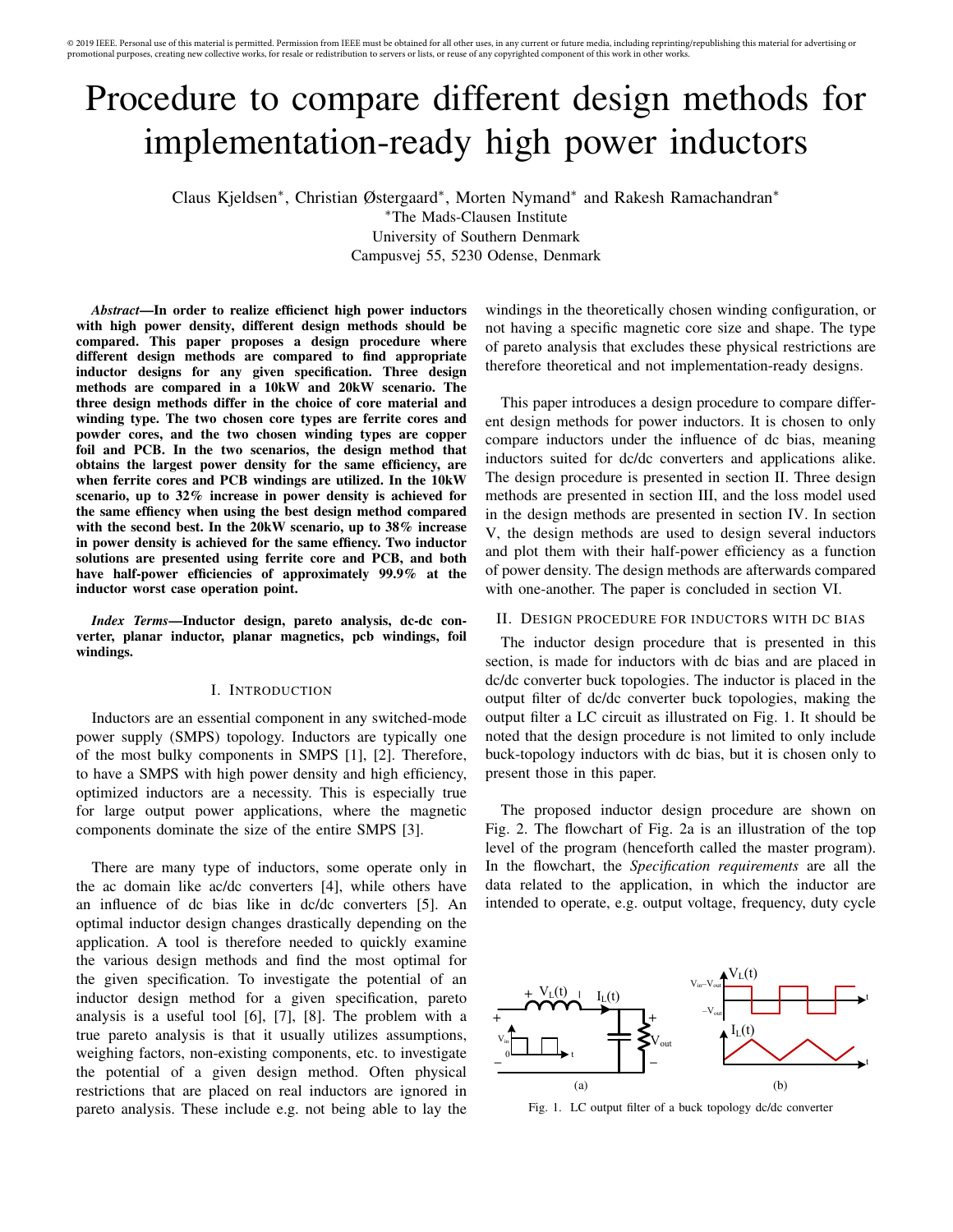etc. The *Choose core* loop indicates that the master program designs different inductors with all available cores, for the same specification. The *Design method* blocks, are different methods for designing the inductor, where multiple solutions will be produced. The different solutions, has different e.g. number of turns, air gap etc. The master program saves the optimal solution for each design method. Multiple design methods can be added to the master program, allowing for quick comparison of any design method. It is important to note that the design procedure of this paper is not meant for obtaining the most optimal inductor design, rather simply to compare the most optimal solutions of the different design methods.

The design procedure of all the design methods are modeled the same, and the design procedure is shown on Fig. 2b. The design methods all have their own specific requirements (henceforth called design requirements), and should be set specifically for every design method. In the flowchart, the *Make solution list*, finds all possible configurations for the winding arrangement within the core. Thereafter, the design method checks if the solution is valid, by verifying that all of the calculation results are complying with the specification requirements and the respective design requirements. Among many validations, one is to calculate the relative permeability  $(\mu_r)$  at maximum current  $(I_{out})$  in order to be within the requirements and to be outside of saturation. Another validation is the calculation of the power loss  $(P_{Loss})$  and temperature rise  $(T_r)$  at the inductor worst-case operation point. If a solution passes all of the validations, then the wanted results of the solution is saved for a single point, which is at an optimization point (OP) chosen by the user.

#### III. DESCRIPTION OF THE DESIGN METHODS

Three different design methods are presented in this paper for comparison. Multiple can be added, but for illustration of the design procedure, the design methods are limited to three. Any core type can be added, but to limit the amount of data, only E-cores and planar E-cores are considered in the design procedure. The three design methods are:

### Design method 1: Powder core with copper foil winding Design method 2: Ferrite core with copper foil winding Design method 3: Ferrite core with PCB winding

Design method 1 is where powder cores are considered as the core material. Powder cores contains distributed air gaps, thereby removing the need for manually inserting an air gap. The distributed air gap within the core produces a soft drop in inductance with the dc-current. Design method 2 and 3 use ferrite cores, having a need for an air gap in the core. For simplicity, the air gap has been restricted to always be placed on the middle leg of the core. The air gap introduces fringing losses. To reduce the fringing losses, all of the windings are placed one air gap length away from the middle leg of the core. The fringing losses are therefore assumed to be small in value



Fig. 2. Flowcharts of the design procedure used in the programs, where OP are the Optimization Point of the inductors

and therefore negligible. Each ferrite core has a restriction on the allowed air gap, based on commercially available E-cores. This restriction has been modeled by an empirical equation, and included in the design methods. The empirical equation is based on the dimensions of the middle leg of a given E-core, and it is calculated as:

$$
l_{gap,max} = 1.151 \mu m + 0.01815 \cdot L_d + 1.639 m^{-1} \cdot A_d
$$
 (1)

Where  $l_{qap,max}$  is the maximum allowed air gap, while  $L_d$ and  $A_d$  is the length and cross-sectional area of the E-core middle-leg. All the dimensions are in si-units.

The winding configurations of the design methods are limited to those shown on Fig. 3. For copper foil windings, only the winding configuration with stacked winding-turns are considered, as illustrated on Fig. 3a. For PCB windings, the winding configuration of Fig. 3b is utilized, meaning that half of the winding-turns  $(N)$  should fit on a single layer. By parallel-connecting many layers  $(N_p)$ , all of the window area is utilized.

All the inductor designs are aimed to be physically possible to make. To this end, many physical restrictions are placed in the design requirements, including distance between layers, bobbin thickness  $(h_{bob})$  etc. All the distances are illustrated on Fig. 4, and the corresponding values are listed in Table I.  $h_{bob}$  is chosen based on the commercially available best fitted bobbin for the core.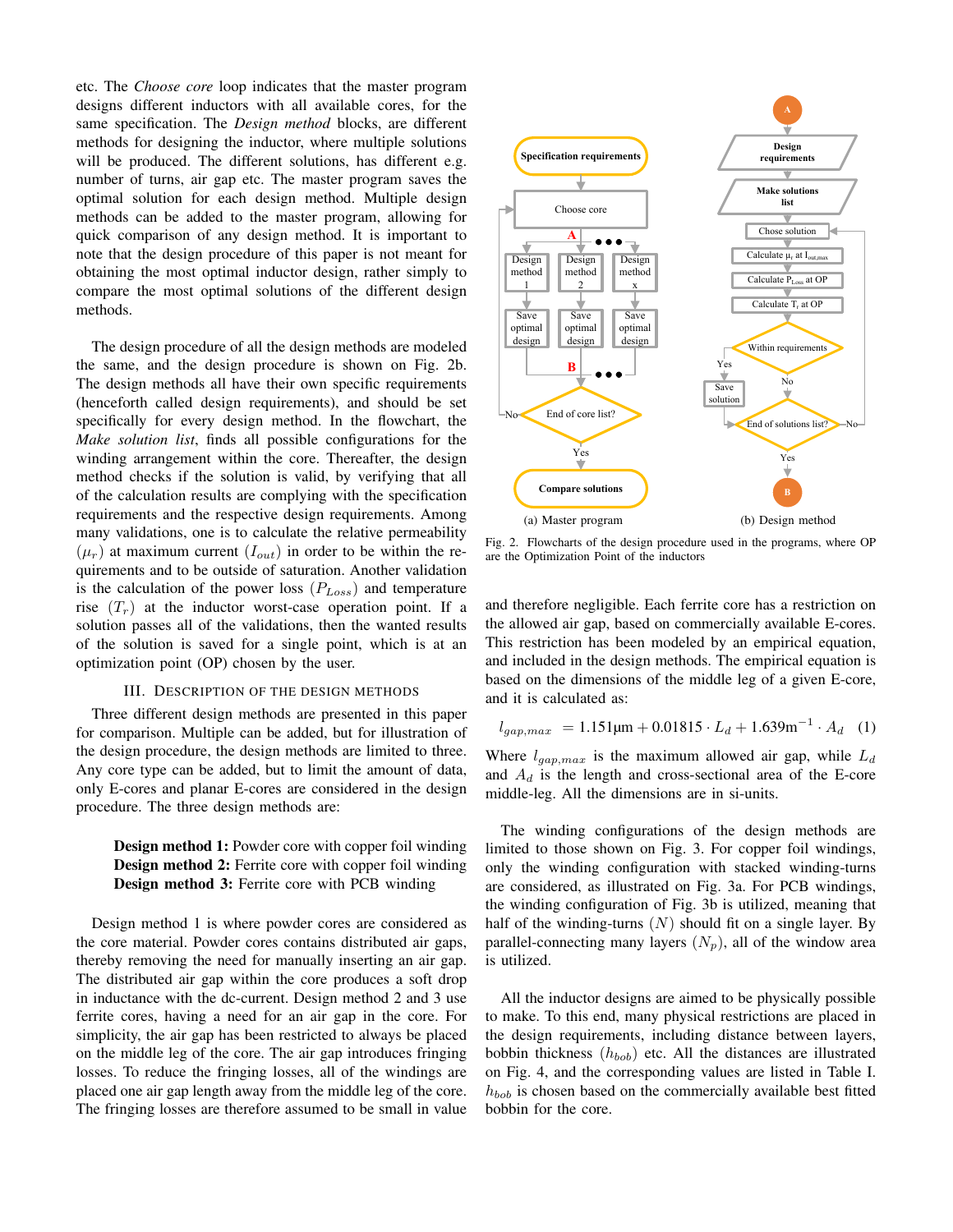

(a) Copper foil wound inductor



(b) PCB wound inductor

Fig. 3. Illustrations of how the windings are placed in the window area of the inductor core

#### IV. INDUCTOR LOSS MODEL AND PARAMETERS

This section covers what is performed by the blocks *Calculate*  $P_{Loss}$  *at OP* and *Calculate*  $T_r$  *at OP* from the flowchart on Fig. 2b. First are the inductance at the optimization point (OP) calculated as [9]:

$$
L = \begin{cases} A_L \ N^2 \ \mu_{i\%} & \text{Power cores} \\ \frac{\mu_0 \ \mu_r \ A_e \ N^2}{l_e + l_{gap} \ (\mu_r - 1)} \ K_f & \text{Ferrite cores} \end{cases}
$$
 (2)

Where  $L$  is the inductance,  $A_L$  is the inductance factor and N is the number of winding-turns in the inductor.  $A_e$  and  $l_e$ are the effective core cross-section and effective core magnetic path length, respectively.  $\mu_0$ ,  $\mu_r$  and  $\mu_{i\%}$  is the permeability of free space, the relative permeability of the core and the dc bias reduction of permeability respectively.  $K_f$  is the fringing factor defined as [9]:

$$
K_f = 1 + \frac{l_{gap}}{\sqrt{A_e}} \log \left( \frac{2 h_{wa}}{l_{gap}} \right)
$$
 (3)

Where  $h_{wa}$  is the height of the core window area.

The power loss in the inductor  $(P_{Loss})$ , can be split into two parts; winding loss and core loss. The winding loss are



Fig. 4. Illustration of the inductor core window area, where the requirements of Table I are depicted

TABLE I DESIGN REQUIREMENTS

|                                                                              |                   | <b>Distance to turns</b> |    | Distance to core |          |  |  |  |
|------------------------------------------------------------------------------|-------------------|--------------------------|----|------------------|----------|--|--|--|
|                                                                              |                   |                          |    | Z٥               | $Z_3$    |  |  |  |
| Foil                                                                         | $55 \mu m$        |                          | *  | 1mm              | 1mm      |  |  |  |
| <b>PCB</b>                                                                   | 0.5 <sub>mm</sub> | $0.1$ mm                 | ** | $0.5$ mm         | $0.1$ mm |  |  |  |
| $*$ if<br>$h_{bob} \ge l_{gap}$ then $Z_1 = h_{bob}$<br>else $Z_1 = l_{gap}$ |                   |                          |    |                  |          |  |  |  |
| ** if 0.5mm $\geq l_{gap}$ then $Z_1 = 0.5$ mm else $Z_1 = l_{gap}$          |                   |                          |    |                  |          |  |  |  |

calculated as a sum of the dc and ac winding loss [5]. The core loss is calculated by using the improved Generalized Steinmetz Equation [10]. The fringing loss and capacitive loss of the inductors are assumed negligible and are not included.

The method of calculating the temperature rise should be determined by the cooling method that is chosen in the design procedure. For all of the design methods, it is assumed that the inductors are naturally cooled, meaning that the heat transfer will be from the inductor to the surrounding air. For this purpose, an empirical equation is used [11]:

$$
T_r = \left(\frac{P_{loss} \cdot 10}{A_{su}}\right)^{0.833} \tag{4}
$$

Where  $T_r$  is the temperature rise of the inductor and  $A_{su}$  is the surface area of the inductor. It should be noted that the choice of cooling method greatly influences the solutions of the design methods. For instance, if instead a heat sink is applied to the inductor core, then a planar E-core is much better cooled than a normal E-core.

To obtain temperature dependency on the inductor parameters and power losses (e.g. from the resistivity of copper), all of the calculations of this section are iterated. The iteration stops when two consecutive temperature rise iterations are within 1% of each other.

#### V. RESULTS OF THE DESIGN PROCEDURE PROGRAM

The design methods from the previous sections are tested in this section, and results of the inductor efficiency and power density are presented for all three design methods. All the cores that are used in the analysis are from Magnetics, and for ferrite core materials, only R, P and F are considered. For the powder cores, only Kool Mµ are used with relative permeabilities; 26µ, 40µ, 60µ and 90µ.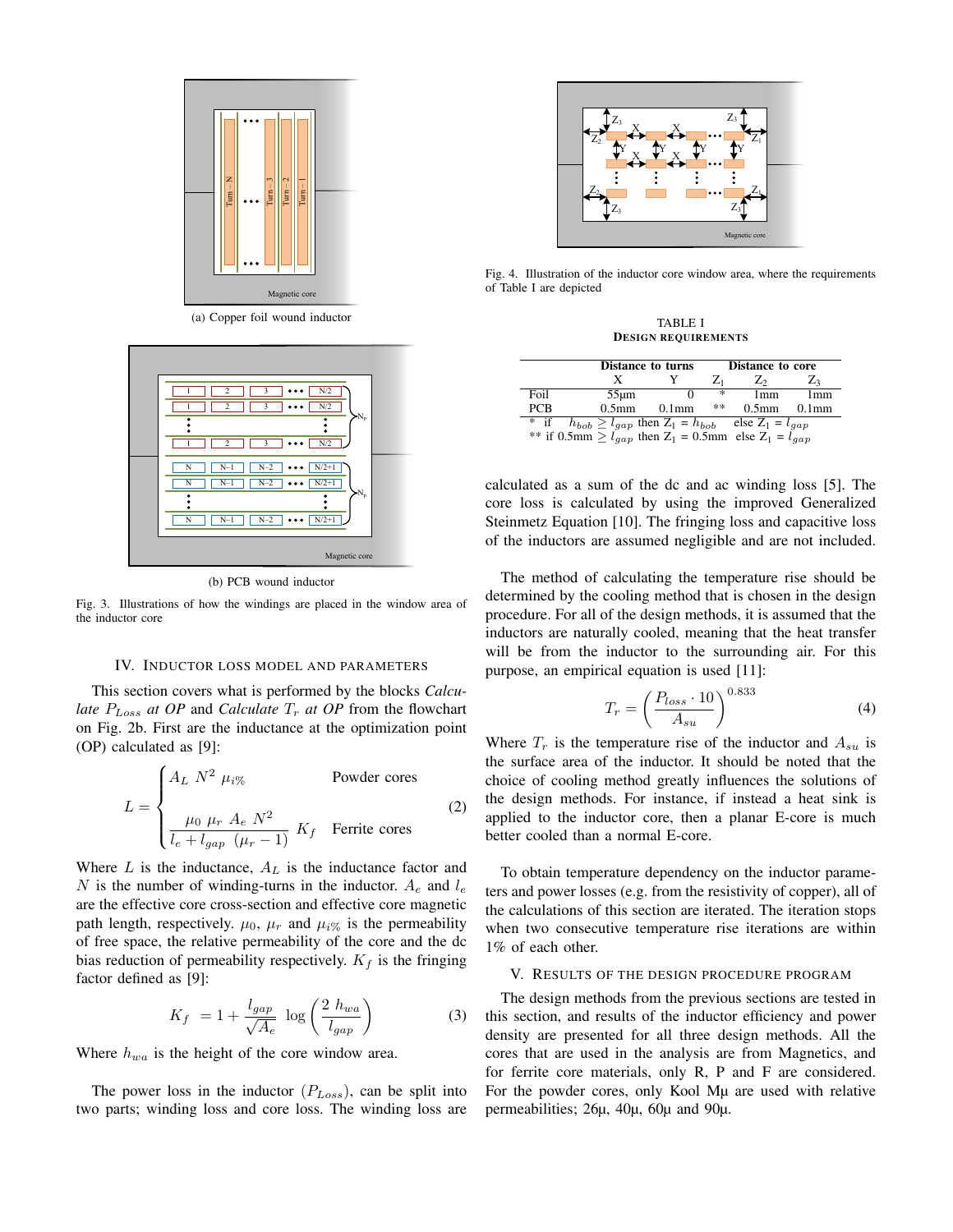The chosen optimization point for all the designs are at half output power. The term half output power is vast, since many combinations of output voltage and output current equals half output power. The chosen optimization point in this paper is at maximum output current and half output voltage, see Fig. 5 for an illustration. The chosen optimization point is at the worst-case operation for buck topology inductors.

Fig. 6 is an example of a set of data, illustrating how the data solutions of the design methods are represented. All the different inductor designs that satisfy the requirements of the investigated design method, are shown with blue dots. This means that there only is one blue dot on the figure for any chosen core size and type. A change in core material does however produce another solution, even if it is the same core size and type. The red line shows the most optimal designs with respect to efficiency, and it is this line that is compared with the other design methods. The same procedure is done for every design method and every specification requirements that are entered into the master program. The power density of the inductor designs are calculated from the maximum output power of the specification compared with the volume of the core. The volume of the windings are neglected in all power density calculations.

#### *A. Comparison of the three design methods*

Two scenarios are used for comparing the three design methods. The specification requirements of the scenarios are listed in Table II, where the only difference are the maximum output power and maximum output current. The results from the two scenarios are shown on Fig. 7. It follows that design method 3 is slightly superior at almost every point on the curves, whereas design method 1 is worst for all points. By comparing design method 2 and 3, it follows that for the same efficiency, design method 3 obtains up to 32% and 38% larger power density in scenario 1 and 2 respectively.

#### *B. Output power sweep with design method 3*

Since design method 3 is always superior in the chosen scenarios, it is chosen to compare design method 3 with itself for different output power levels. On Fig. 8a a comparison is made for different output power levels, where it is the maximum output current that is changed in the specifications.



TABLE II SPECIFICATION REQUIREMENTS

| <b>Parameter</b>                           | Scenario 1       | Scenario 2       |
|--------------------------------------------|------------------|------------------|
| Maximum output power $(P_{out,max})$       | 10kW             | 20kW             |
| Input voltage $(V_{in})$                   | 710 <sub>V</sub> | 710 <sub>V</sub> |
| Maximum output voltage $(V_{out,max})$     | 700V             | 700V             |
| Maximum output current $(I_{out,max})$     | 14.29A           | 28.57A           |
| Inductor frequency $(f)$                   | 200kHz           | 200kHz           |
| Maximum temperature rise $(T_{rise, max})$ | 50 $\degree$ C   | $50^{\circ}$ C   |
| Ambient temperature $(T_{amb})$            | $40^{\circ}$ C   | $40^{\circ}C$    |

It follows that for the same efficiency, the power density rises with the output power level. It also follows that at low output power, all of the possible solutions are located in the low power density region. This can be explained from the specification requirements. Since only the maximum output current is changed when changing the maximum output power, it follows that the inductor designs becomes voltage dominated at lower output power levels. Voltage dominated designs require many winding-turns to reduce the idle losses in the inductor. Since many turns are required, larger cores are needed to fit the amount of turns inside the cores window area. The power density is therefore both reduced by the resulting large core sizes and the lowered output power level.

Alternatively if the output power is changed by adjusting the input voltage of the inductor while maintaining the same output current, then at low output power levels, it is current dominated designs. The results of such a system is shown on Fig. 8b, where it follows that for the same efficiency, larger power densities can be obtained at low output power in a current dominated design, compared with a voltage dominated design. It is however still the case that for the same efficiency, the power density rises when the input voltage is increased.



Fig. 5. Illustration of the capability graphs that are used in the design method, along with a marked optimization point

Fig. 6. An example of an output file from the master program. The blue dots are the half-power efficiency of all the valid inductor design solutions, while the red line is the most optimal designs with respect to the efficiency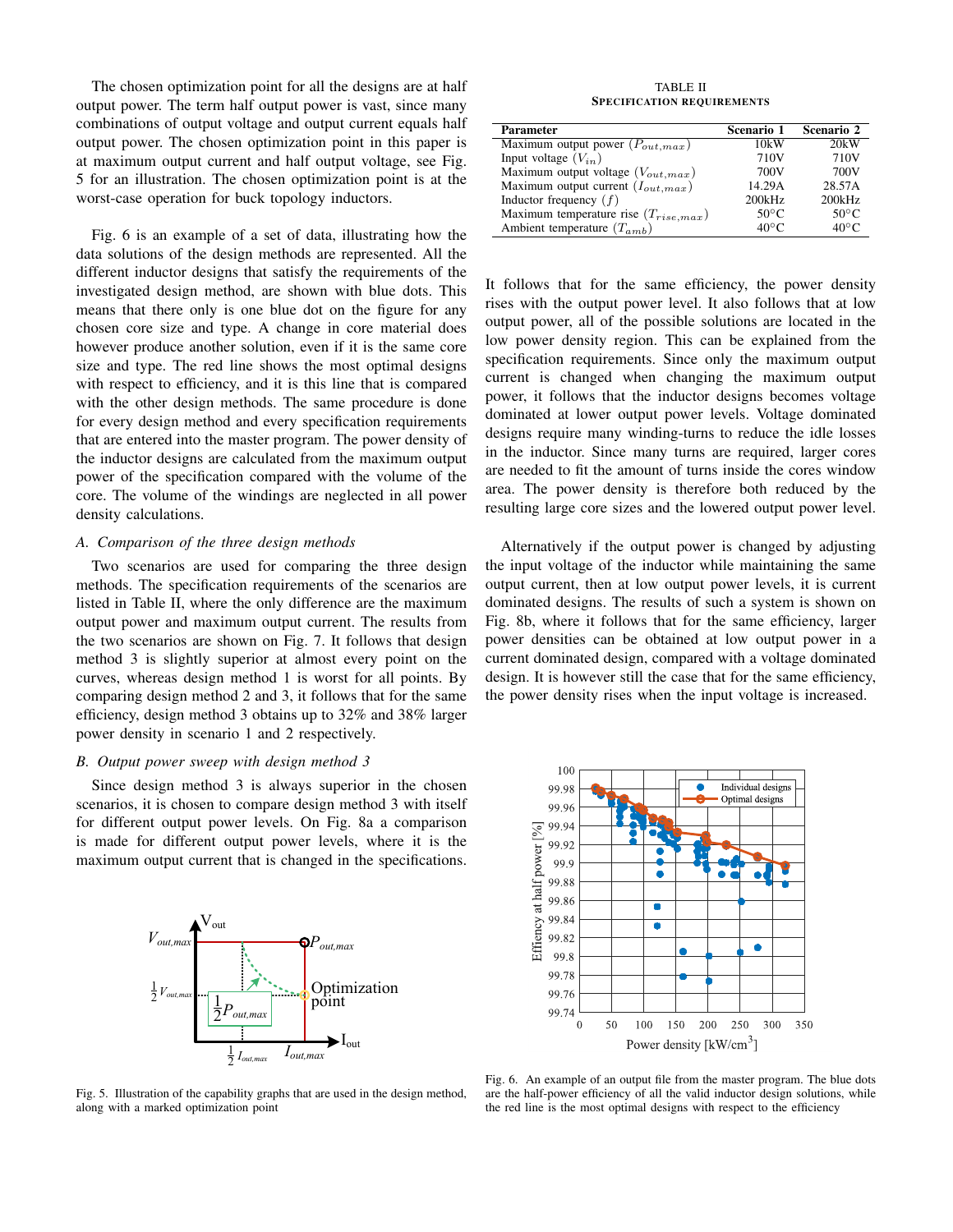



Fig. 7. Comparison of the three design methods for the scenarios described in Table II

On Fig. 8a there are two circles on the 10kW and 20kW curves respectively. These circles each indicate an inductor design solution. For convenience the 10kW solution are referred to as solution 1, while the 20kW solution are referred to as solution 2. The design specifications for the two solutions are listed in Table III, and the efficiency curves of solution 1 and 2 are shown on Fig. 9a and 9b respectively. The efficiency curves are obtained by using inductor duty cycles of 0.986, 0.739 and 0.493 for the output voltages of 700V, 525V and 350V, respectively. Both solutions obtain almost 99.9% efficiency at the optimization point which is at the worst-case operation point for buck-type inductors.



(a) Changing output current, constant input voltage of 710V



(b) Changing input voltage, constant output current of 28.6A

Fig. 8. Comparison of several scenarios using design method 3, where the output power level is changed by either changing the input voltage or the output current

TABLE III SPECIFICATIONS OF THE TWO INDUCTOR DESIGN SOLUTIONS

| Parameter                              | <b>Solution 1</b>           |                 | <b>Solution 2</b> |                 |
|----------------------------------------|-----------------------------|-----------------|-------------------|-----------------|
| Magnetic core                          | FR44310EC                   |                 | FR45810EC         |                 |
| Number of stacked cores                | $\mathcal{D}_{\mathcal{L}}$ |                 | 2                 |                 |
| Volume of core $(V_e)$                 | 28000                       | mm <sup>3</sup> | 49600             | mm <sup>3</sup> |
| Number of turns $(N)$                  | 12                          | turns           | 8                 | turns           |
| Height of turns $(h)$                  | 210                         | μm              | 175               | μm              |
| Breadth of turns $(b_w)$               | 1.55                        | mm              | 4.55              | mm              |
| Mean-turn-length $(l_w)$               | 19.16                       | cm              | 28.11             | cm              |
| No. of parallel connections $(N_p)$    | 15                          |                 | 20                |                 |
| Air gap on center core leg $(l_{gap})$ | 0.9                         | mm              | 1.20              | mm              |
| Inductance at max. output              |                             |                 |                   |                 |
| current $(L_{min})$                    | 101.56                      | μH              | 46.09             | μH              |
| DC resistance $(R_{dc})$               | 8.06                        | $m\Omega$       | 2.42              | $m\Omega$       |
| AC resistance at inductor              |                             |                 |                   |                 |
| frequency $(R_{ac})$                   | 153.16                      | $m\Omega$       | 55.23             | $m\Omega$       |